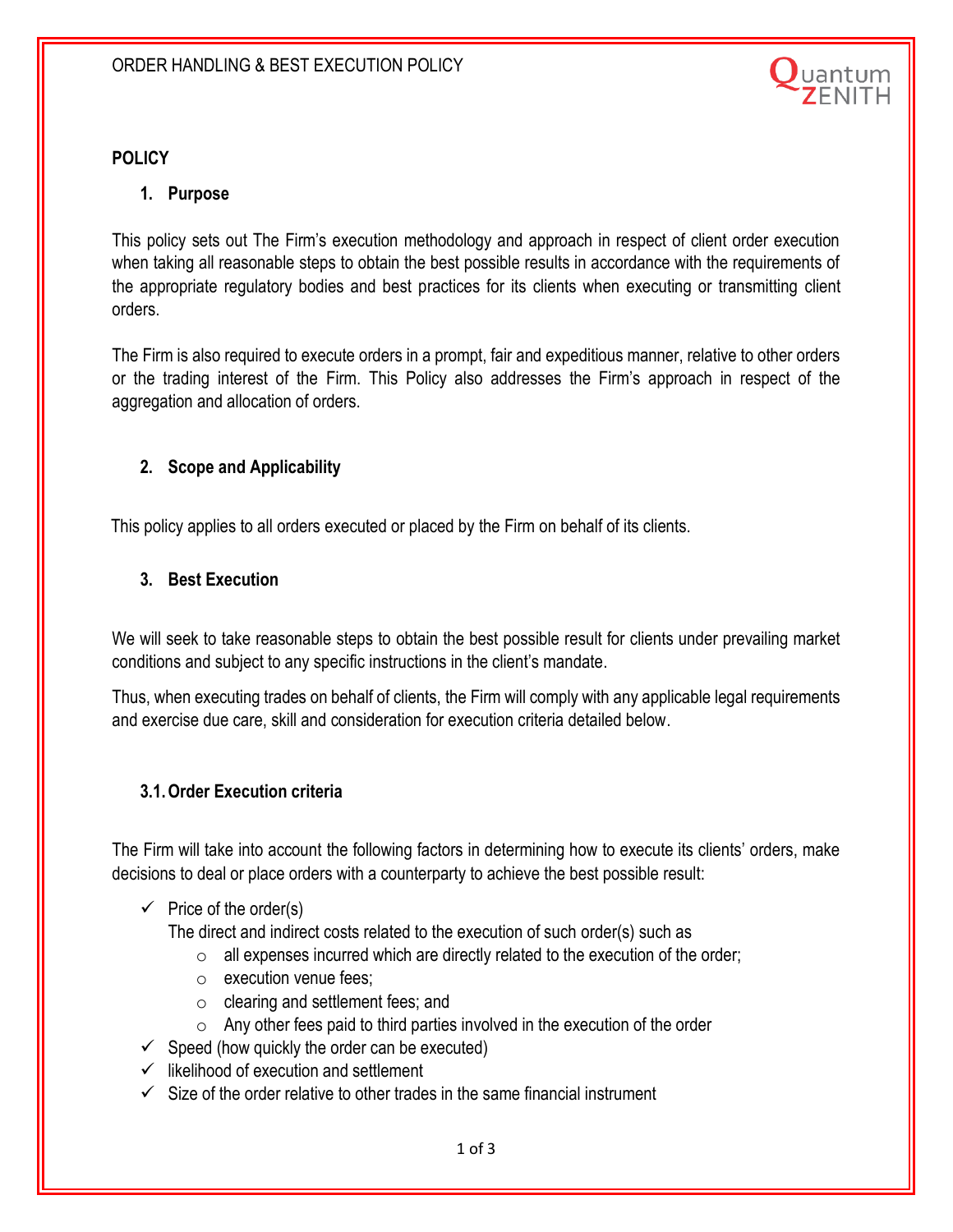

 $\checkmark$  Nature of the order

# **3.2. Specific Client Instructions**

Where a client provides specific instructions as to execution, the order will be executed in accordance with those instructions to obtain the requested results for the execution of those orders as much as is reasonably possible.

Where there is no specific client instruction as to how an order should be executed, this execution steps in this Policy will be applied for each order, taking into account all available market information at the time of execution.

All confirmed client orders buy/sell will be entered into our jobbing book for execution on the Floor of the Nigerian Stock Exchange ("NSE" or "The Exchange") and we will pursue the execution of the mandate within the standard 10 business day period or as otherwise detailed in the client's mandate ("Mandate Validity Period"). If after the relevant period, the trade has not been executed, the order will automatically be taken off our jobbing book while we notify the Client of the non-execution of the order within the Mandate Validity Period. Where the Client requests that the order be re-processed, we will seek to re-job the client's order upon receipt of the Client's fresh instructions in respect of the same instrument.

## **4. Order Handling**

The Firm will provide for the prompt, fair and expeditious execution of orders. When carrying out orders, we will

- a)ensure all orders, which must detail the following, are received in writing and/or through the client's registered e-mail address;
	- i. name of the instrument/security to be traded
	- ii. quantity/value of the instrument/security to be traded
	- iii. price i.e. limit/range or best market price
	- iv. order type i.e. buy/sell
- b)ensure that orders are executed as promptly as possible and subject to the client's instructions. Client orders received within the trading hours will be executed same day subject to availability of the stock; otherwise, it would be jobbed and retained in the order/jobbing book against the next trading day.
- c) Ensure that orders are executed at the best bid/offer price available in the market at the time of executing the trade.

## **4.1 Cross trades**

Where we have two clients with opposite needs in the same security and it is in the interest of both clients to transact with each other instead of both going to the market, we will obtain relevant sell and buy instructions